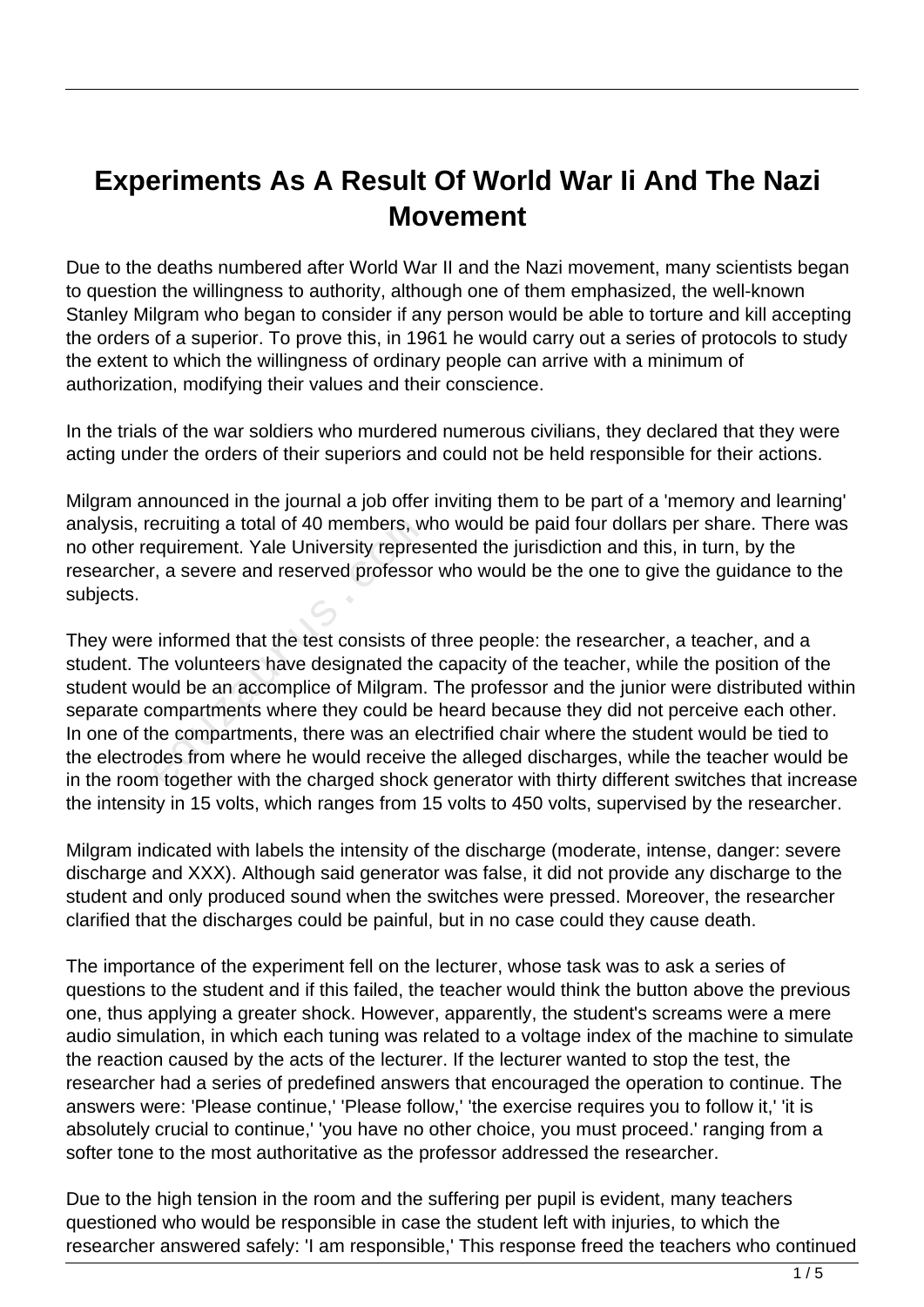with the procedure of the experiment.

Many of the lecturers could not stand the pressure to which they were subjected since the agent of authority mentally trapped them. As a result of this, many begin to present nervous symptoms such as trembling, stuttering, moaning when hearing exclamations about the suffering of the students. Because of this, all the lecturers stopped at least once to question the operation. But, it was not enough because once the researcher responded with authority, the vast majority of professors continued with the questions of the applied experiment discharges of higher intensity to such an extent that more than half of the teachers came to apply discharges of up to 450 volts, in which no response was received from the student, who pretended to suffer a cardiovascular attack. These results were enough for the researcher Stanley Milgram to conclude the session.

These results concluded that any ordinary person, who is in charge of an authoritarian person, can become an accomplice of their actions, even acting cruelly.

Obedience is an aspect that has been instilled in us since we were born, through the family, at school obeying teachers and work, in charge of the tasks of the heads. A person feels free of charge by obeying the actions of others, and as a consequence-free from guilt. So a fool with a minimum of authority can conclude dangerous causes. One of the studies that were done to find out if there was any controllable aspect of the work that had a bearing on operator productivity or performance was developed by the Australian psychologist Elton Mayo (1880-1949). He taught logic, philosophy, and ethics until he came to the United States and devoted himself to research in 1922. He studied how rest times during the workday affected workers, noting productivity improvements. However, it was not something well seen by the superiors who in the absence of May returned to the old ways resulting in a fall in richness. eying teachers and work, in charge<br>obeying the actions of others, and<br>of authority can conclude dangero<br>exas any controllable aspect of th<br>ance was developed by the Austra<br>c, philosophy, and ethics until he<br>of 1922. He stu

Elton Mayo was the first to investigate the social links of a company that had never before been studied. He wrote three novels on the social and political difficulties of industrial civilization. Which show something in common; If the worker is treated with respect and their needs are resolved, the effects would be beneficial for both the worker and the company since the workers act according to their feelings and emotions.

The investigations were carried out by industrial engineers at the Hawthorne Works plant of the Western Electric Co., located in Cicero, Illinois, designed four experiments to find out what effects it causes on the productivity of workers; an increase in luminosity, the influence of temperature, and humidity, rest periods, and facilities or increase the salary.

The engineers expected that the individual production was directly related to the intensity of the light.

The lighting studies initiated in November 1924, provided the first impression of the critical role of human factors. They formed an experimental group and another one of control with the employees of the factory. The subjects of the experimental group were exposed to different intensities of illumination, while the subjects of the control group worked under a constant light intensity. For this, they were placed in separate enclosures.

The levels of luminosity were changing in successive periods of work. Throughout the experiment, both sets of subjects increased their performance slowly but steadily. Until the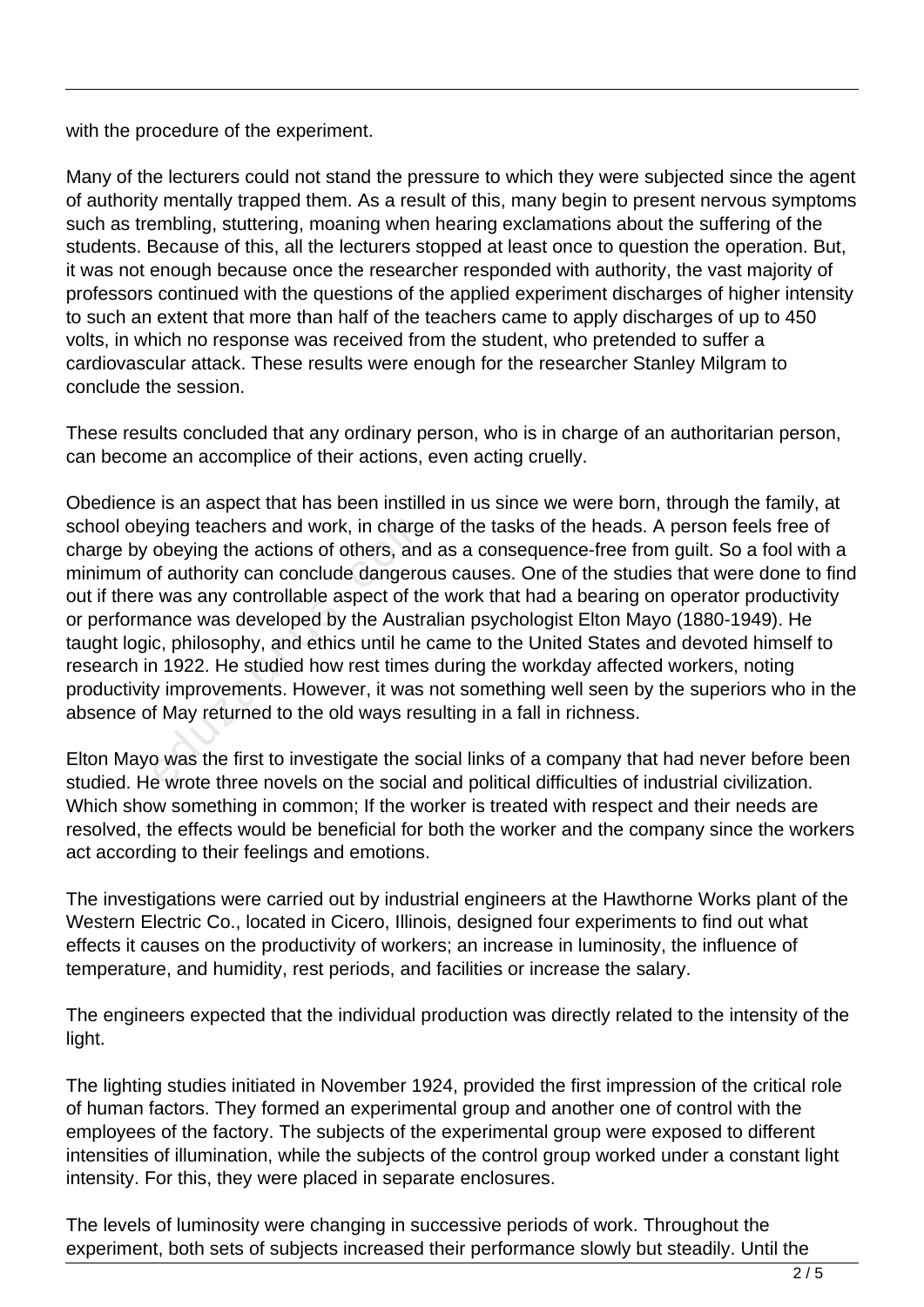lighting in the experimental room was reduced so much that the subjects could barely see what they were doing, and productivity began to diminish.

The experiment indicated the contribution of psychological factors. The lighting was reduced, and even then the efficiency was maintained. Therefore, something more than the level of illumination was affecting productivity.

The results were unexpected, increasing or decreasing the intensity of the light showed that the production increased in both groups. They increased the intensity even more and obtained the same results. Later, they began to lower the intensity and saw that production continued to increase in both groups. The engineers concluded that the level of illumination was not directly related to the productivity of the employees, but they could not explain the results obtained.

The interest and attention shown towards the workers who participated in the experiment were essential factors for the increase in productivity. The purpose of these changes was to recreate a controlled experiment in which only factors such as breaks and work hours vary.

The researchers, having no definite conclusions, made more changes such as; adding rest periods, free lunches, shorter working hours. Production increased by introducing each of them. Although the most surprising result was when all the improvements were eliminated: production increased.

After many studies, the researchers concluded that it could be these involuntary manipulations that made the subjects improve their general productivity and, although Elton Mayo gave the conclusion: the workers did not react to the changes in the lighting, or of any other type, but they were reacting to the fact that someone was paying attention to them, giving rise to what is called the Hawthorne effect. rchers, having no definite conclusi<br>be lunches, shorter working hours<br>he most surprising result was whe<br>v studies, the researchers conclud<br>the subjects improve their genera<br>i: the workers did not react to the reacting to t

'The Hawthorne effect refers to the improvement of the results and the productivity of individuals, which are somehow being observed. Moreover, this is due to the simple fact of being studied and subject to an experiment. '

The Hawthorne variables for which controls were used were special attention, knowledge of participation in experiments, and, to a lesser degree, novelty.

Therefore the result of this experimentation. Moreover, it explains how subjects can vary their behavior. They vary their predisposition to any job if they know they are going to be analyzed. It implies the improvement of the results, translated into productivity, by the fact of being under control or surveillance. This becomes, therefore, a variable to be taken into account in the analysis of results. An American citizen psychologist named Philip Zimbardo specialized in Brooklyn University and later obtained his Ph.D. at Yale University in 1959. After a period as a professor, he was a member of his faculty at Stanford University where he did his famous experiment in 1971.

Twenty-four male adolescents were randomly assigned to take on the role of guard or prisoner, in a simulated prison in the basement of the university itself, and the experiment was conducted in the summer period since it would remain empty during the course that Zimbardo had programmed the simulation of a duration of two weeks.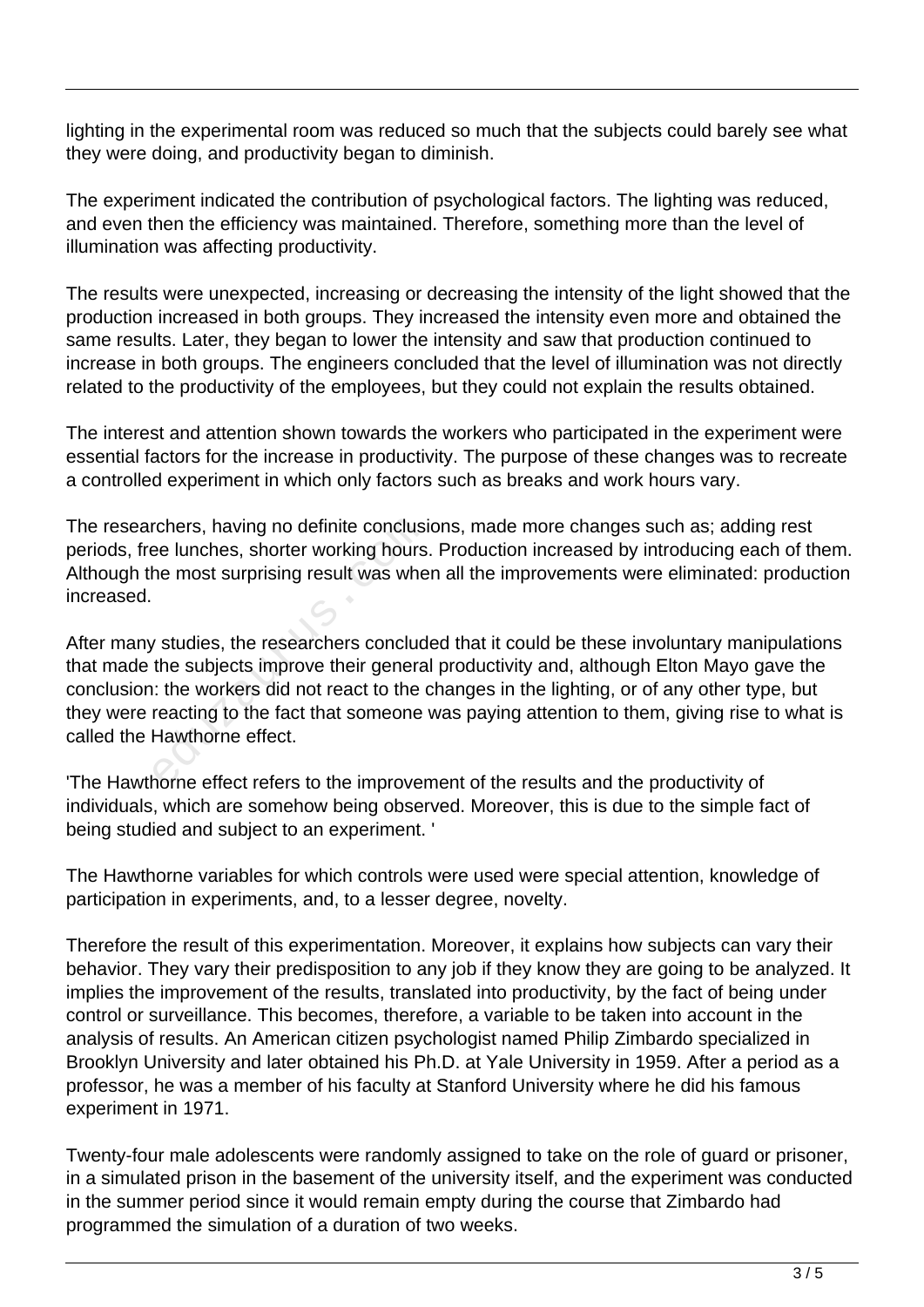Zimbardo gathered these teenagers through publishing an ad in the newspaper where he offered a paid job in exchange for analyzing the psychological acts of coexistence in prisons. In that announcement, they were provided a salary of fifteen dollars per day in jail. This offer was answered by some seventy people who faced surveys of researchers to discard people with psychological problems, chose a total of twenty-four participants assigning them the roles of prisoners and guards at random.

The experiment began in a very realistic way, Zimbardo had contacted the local police who showed up at the houses of the selected prisoners and arrested them like any other criminal. They were accused of armed robbery and rape, after taking the data from the police station they were transferred to Stanford Prison.

Once in prison, the guards followed the same procedures as in a real jail, the subjects were stripped and inspected, they also received a prisoner's clothing that included the number assigned to each prisoner, and a woman's stockings, all this process has a purpose that is to intimidate the prisoner and snatch his identity. By attaching a number, the prisoner loses his primary character, which is his name. When they are undressed, the prisoner is showing his private parts that no one has seen before and as for the stockings, instead of shaving their heads, since, in essence, the whole plot was still part of an experiment, they lost their personality, since the hairstyle of a person shows his character.

As if all this were not enough, their ankles were chained, so at all times, they would unconsciously think that they are imprisoned even while they are asleep since by moving the sound of the chains would awaken them.

The prisoners did not take long to start the rebellion, on the second day of being locked up they refused to follow the orders of the guards blocking the cells and taking off some clothes that humiliated their identity. But these actions were blocked by the guards who responded with force, sprayed extinguishers to disorient the prisoners and to enter the cells. ts that no one has seen before an<br>ce, in essence, the whole plot was<br>, since the hairstyle of a person s<br>s were not enough, their ankles w<br>usly think that they are imprisoned<br>ne chains would awaken them.<br>lers did not take

After this event, the guards began to believe their authority, recreated two cells, one of punishment for those who did not obey their orders and one with privileges for those who followed the rules, but it was not really as it appeared, the purpose was to confuse the prisoners and create hostilities by making them think they had been betrayed. This affected their relationships a lot since they felt that their cellmates had been confidants of the guards.

As time passed, those who had offered to perform a simple experiment began to believe that they were really prisoners and behaving as such, even in the absence of guards.

Zimbardo the experiment got out of hand, the relatives of the prisons came to visit them in a predetermined session, some of the parents did not like the appearance of their children, who had dark circles because of the can that had given the guards of the night shift. Frightened by the safety of their children, some parents decided to go to a lawyer. The prisoners had asked for conditional release.

Bequeathed at this point, Zimbardo canceled the continuity of the experiment after six days, but still, the prisoners continued to obey the orders of the guards since they had wholly internalized the role of prisoners.